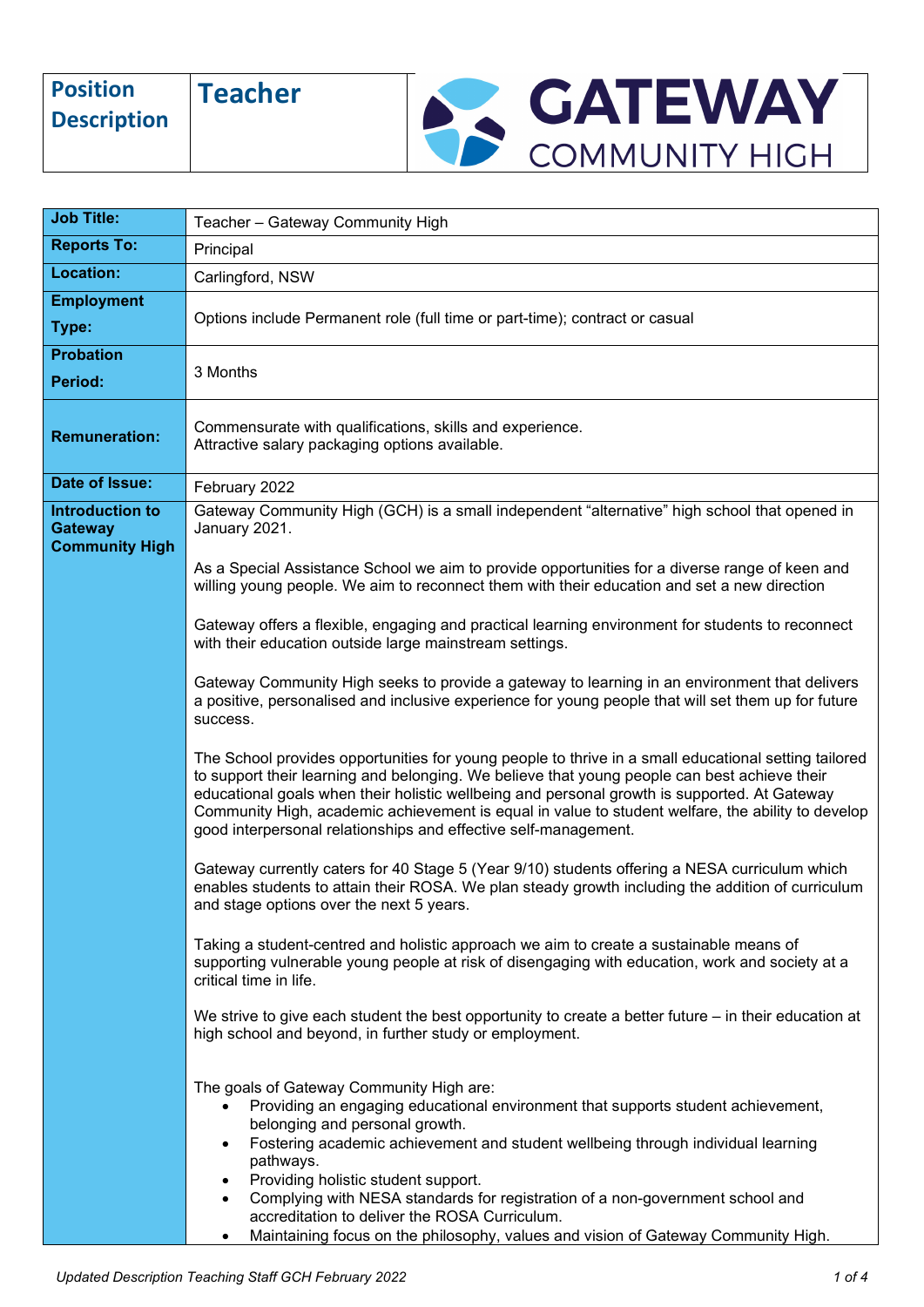|                                                 | Gateway Community High is an initiative of Macquarie Community College, a highly regarded not<br>for profit adult education provider, operating across NorthWest and Western Sydney for more than<br>70 years. The School has its own dedicated premises on the Macquarie Community College site<br>at Carlingford.                                                                                                                                                                                                                                                                                                                                                                                                                                        |  |
|-------------------------------------------------|------------------------------------------------------------------------------------------------------------------------------------------------------------------------------------------------------------------------------------------------------------------------------------------------------------------------------------------------------------------------------------------------------------------------------------------------------------------------------------------------------------------------------------------------------------------------------------------------------------------------------------------------------------------------------------------------------------------------------------------------------------|--|
| <b>Role Context &amp;</b><br><b>Purpose</b>     | Teachers take responsibility to apply skills associated with coordinating, developing and delivering<br>Curriculum throughout the School. This includes working collaboratively with other staff to provide<br>a learning environment that is creative and engaging, inclusive and respectful, in which student<br>learning outcomes are targeted and achieved.                                                                                                                                                                                                                                                                                                                                                                                            |  |
|                                                 | As a Teacher operating in this Special Assistance School with secondary age students, there is a<br>requirement to support a climate of mutual respect and understanding in a diverse and inclusive<br>community of learners. The role requires excellent communication skills and a capacity to develop<br>sincere and productive relationships with students.                                                                                                                                                                                                                                                                                                                                                                                            |  |
|                                                 | The role encompasses skills in research, unit and lesson planning and evaluation, effective and<br>appropriate pedagogy, differentiation of teaching, creation of teaching aids, database<br>management, and administrative activities.                                                                                                                                                                                                                                                                                                                                                                                                                                                                                                                    |  |
|                                                 | Teachers are required to maintain effective and ongoing communications with others associated<br>with their role to ensure the timely delivery of necessary outcomes. All tasks have anticipated<br>outcomes and a number of these are measured though Key Performance Indicators in a<br>Performance Review process.                                                                                                                                                                                                                                                                                                                                                                                                                                      |  |
| <b>Working Hours</b>                            | A Full-time role is 38 hours per week with core hours between 8.00 and 4.00pm Monday to Friday.                                                                                                                                                                                                                                                                                                                                                                                                                                                                                                                                                                                                                                                            |  |
|                                                 | Part-time and casual roles will be offered to complement existing staffing.<br>Occasionally there will be additional hours to fulfil such as school events, which may be in the<br>evenings or on weekends. Teaching staff may also be required to represent the School, at<br>Macquarie Community College and other public events which may also, from time to time, occur<br>after school hours.                                                                                                                                                                                                                                                                                                                                                         |  |
|                                                 | Annual Leave - permanent and contract roles<br>In accordance with the Modern Award, you are entitled to six weeks annual leave for each year of<br>service (or a proportionate part thereof for service less than a school year). Annual leave for<br>academic staff is to be taken during non-term time and does not accrue from year to year.                                                                                                                                                                                                                                                                                                                                                                                                            |  |
|                                                 | During the non-term time when it is not your annual leave, it is expected that you will take some<br>time out of the office where appropriate, to undertake administrative duties as necessary.                                                                                                                                                                                                                                                                                                                                                                                                                                                                                                                                                            |  |
| <b>Duties &amp;</b><br><b>Responsibilities:</b> | Whole-of-school culture                                                                                                                                                                                                                                                                                                                                                                                                                                                                                                                                                                                                                                                                                                                                    |  |
|                                                 | Ensure the integrity of the Gateway Community High philosophy and attainment of social<br>$\bullet$<br>purpose by articulating and living the values that underpin our vision.<br>Ensure a student-centred, outcomes focused approach is implemented to ensure that<br>$\bullet$<br>academic achievement and student wellbeing are progressed.<br>Work as a professional in a cooperative, collaborative, communicative and collegial<br>$\bullet$<br>relationship with other staff.<br>Actively engaging with the Vision and Strategic Plan.<br>$\bullet$<br>Undertake a personal commitment to the Code of Conduct and organisation-wide policies.<br>$\bullet$<br>Actively promoting the College within the wider community when possible.<br>$\bullet$ |  |
|                                                 | <b>Curriculum, Teaching and Learning</b>                                                                                                                                                                                                                                                                                                                                                                                                                                                                                                                                                                                                                                                                                                                   |  |
|                                                 | In the teaching environment, the Teacher is responsible for student and classroom management.<br>Developing and providing an engaging and challenging program of teaching and learning<br>$\bullet$<br>consistent with the NSW Curriculum for the attainment of the ROSA.                                                                                                                                                                                                                                                                                                                                                                                                                                                                                  |  |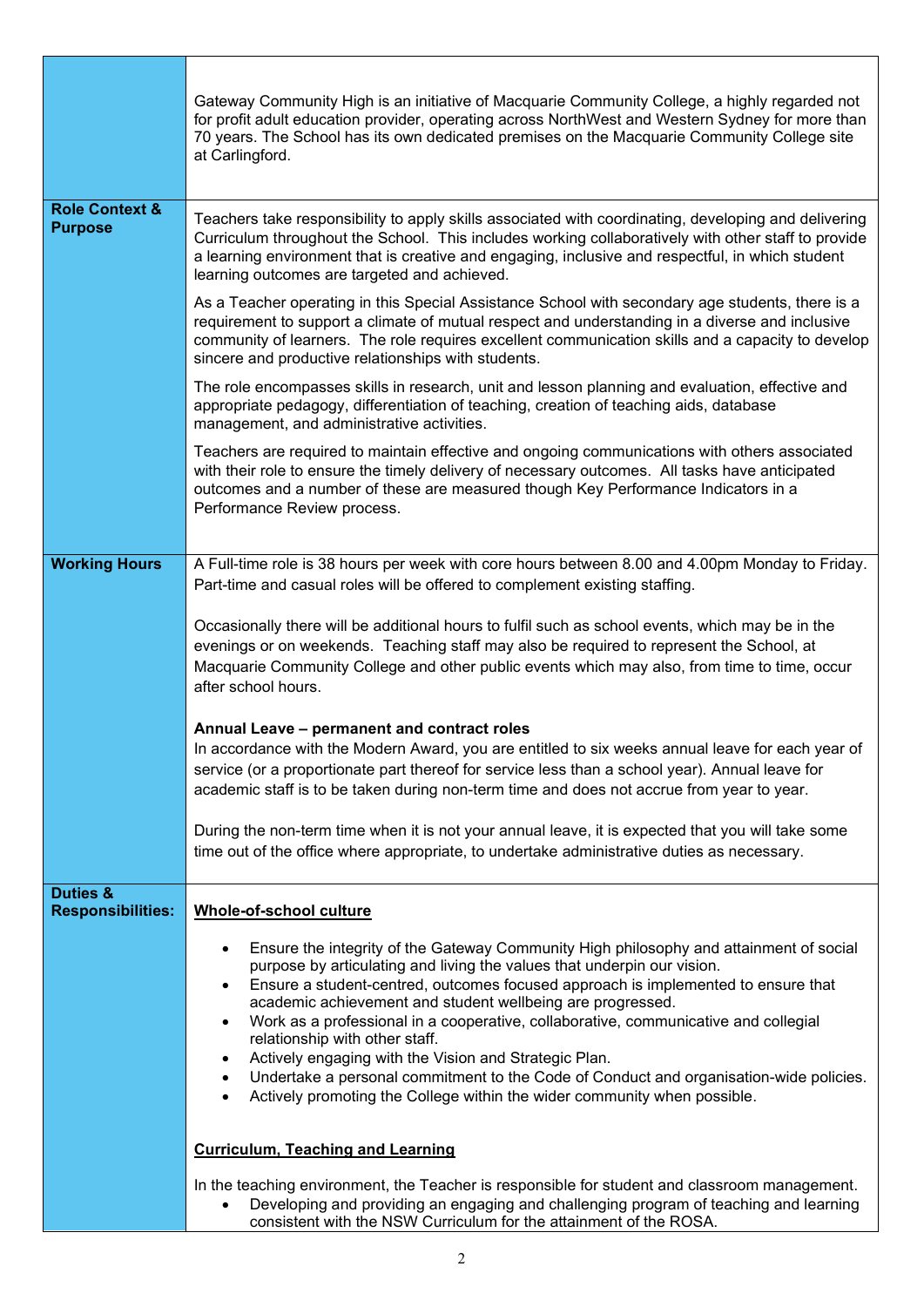| <b>Position</b><br><b>Description</b> | <b>Teacher</b>                                                                                                                                                                                                                                                                                                                                                                                                                                                                                                                                                                                                                                                                                                                                                                                                                                                                                                                                                                                                                                                                                                                                                                                                                                                                                                                                                                                                                                                                                                                                                                                                                                                                                                                                                                                                                                                                                                                                                                                                         | <b>GATEWAY</b>                                                                                                                                                                                                                                                                                                                                                                                                                                                                                                                                                                                                                         |
|---------------------------------------|------------------------------------------------------------------------------------------------------------------------------------------------------------------------------------------------------------------------------------------------------------------------------------------------------------------------------------------------------------------------------------------------------------------------------------------------------------------------------------------------------------------------------------------------------------------------------------------------------------------------------------------------------------------------------------------------------------------------------------------------------------------------------------------------------------------------------------------------------------------------------------------------------------------------------------------------------------------------------------------------------------------------------------------------------------------------------------------------------------------------------------------------------------------------------------------------------------------------------------------------------------------------------------------------------------------------------------------------------------------------------------------------------------------------------------------------------------------------------------------------------------------------------------------------------------------------------------------------------------------------------------------------------------------------------------------------------------------------------------------------------------------------------------------------------------------------------------------------------------------------------------------------------------------------------------------------------------------------------------------------------------------------|----------------------------------------------------------------------------------------------------------------------------------------------------------------------------------------------------------------------------------------------------------------------------------------------------------------------------------------------------------------------------------------------------------------------------------------------------------------------------------------------------------------------------------------------------------------------------------------------------------------------------------------|
|                                       |                                                                                                                                                                                                                                                                                                                                                                                                                                                                                                                                                                                                                                                                                                                                                                                                                                                                                                                                                                                                                                                                                                                                                                                                                                                                                                                                                                                                                                                                                                                                                                                                                                                                                                                                                                                                                                                                                                                                                                                                                        | <b>COMMUNITY HIGH</b>                                                                                                                                                                                                                                                                                                                                                                                                                                                                                                                                                                                                                  |
|                                       | Developing innovative and effective curriculum delivery methods in collaboration with<br>$\bullet$<br>colleagues.<br>Developing and delivering integrated units of learning in a manner that results in positive<br>student engagement.<br>Teaching classes as directed by the Principal.<br>$\bullet$<br>Evaluating, adapting and maintaining resources to ensure relevance to the nature of our<br>$\bullet$<br>cohort in a Special Assistance School, the curriculum and appropriate pedagogical<br>practices.<br>Utilising and integrating ICT resources as effective tools in the learning process.<br>$\bullet$<br>Monitoring, assessing and reporting student learning.<br>Ensuring in the teaching environment that other staff working with them understand what<br>$\bullet$<br>is required and expected of them as they work alongside the teacher.<br><b>Student Safety and Wellbeing</b><br>Support and ensure high quality pastoral care, to ensure that all learning support, special<br>$\bullet$<br>education and whole of life needs are met, including contributing to case management<br>and individual support of students as required.<br>Adhering to all child protection procedures and requirements including the role of<br>$\bullet$<br>mandatory notifier.<br>Ensuring the effective management of all WH&S requirements within the individual<br>٠<br>workspace, the teaching environment and the wider School and College context.<br>Having a comprehensive understanding and working knowledge of the Wellbeing &<br>$\bullet$<br>Behaviour Frameworks.<br>Undertaking ongoing training in dealing with and de-escalating serious student<br>٠<br>behaviours.<br>Helping students to monitor and manage their behaviour to maximise learning<br>opportunities for all.<br>Making every effort to foster a safe and uplifting work environment.<br>Ensure students are aware of, and comply with, relevant Policies and Procedures and<br>take necessary action when there is a breach. |                                                                                                                                                                                                                                                                                                                                                                                                                                                                                                                                                                                                                                        |
|                                       | <b>Administration</b><br>Office Suite.<br>relevant resources.<br>improved learning outcomes for students.<br>required.<br>duties which may be reasonably required.                                                                                                                                                                                                                                                                                                                                                                                                                                                                                                                                                                                                                                                                                                                                                                                                                                                                                                                                                                                                                                                                                                                                                                                                                                                                                                                                                                                                                                                                                                                                                                                                                                                                                                                                                                                                                                                     | Maintaining efficient records and student information on database and as required.<br>Creating reports and other documents utilising ICT resources, database software and MS<br>Ensuring the development and recording of units of work, lesson materials and other<br>Contributing to meetings of Teaching & Learning staff with ideas and suggestions for<br>Ensuring awareness of the College's policies and procedures and following them as<br>Reporting to the Principal as required, in a structured meeting environment.<br>This position description is not exhaustive. Teaching staff will be required to perform additional |
| <b>Key</b><br><b>Relationships</b>    | <b>Students</b><br>Principal<br>Youth support/pastoral care worker(s)<br>Parents and carers                                                                                                                                                                                                                                                                                                                                                                                                                                                                                                                                                                                                                                                                                                                                                                                                                                                                                                                                                                                                                                                                                                                                                                                                                                                                                                                                                                                                                                                                                                                                                                                                                                                                                                                                                                                                                                                                                                                            | Colleagues - Teachers, Administration Staff; Teachers Aide(s)                                                                                                                                                                                                                                                                                                                                                                                                                                                                                                                                                                          |